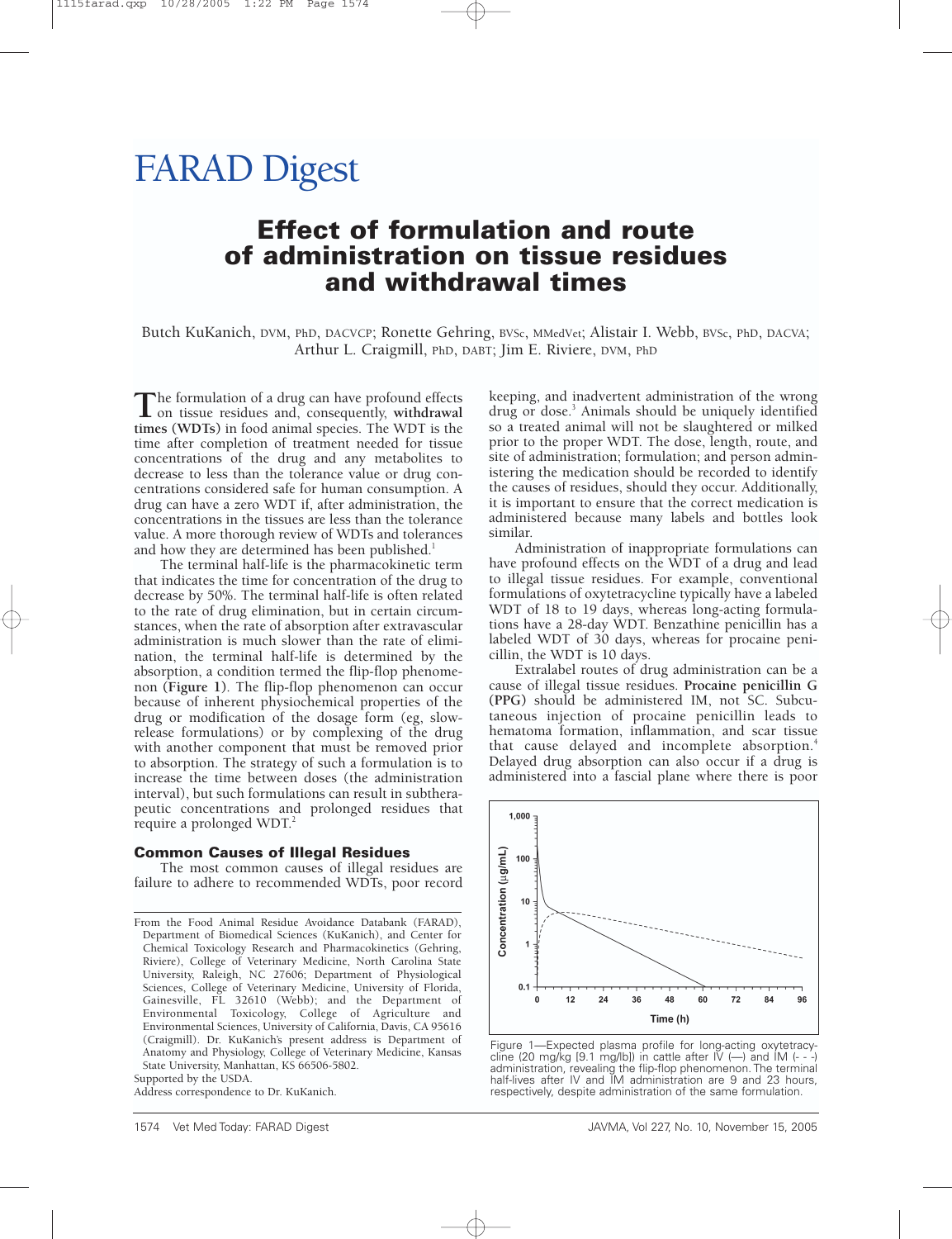blood supply. Intramuscular injection of flunixin causes tissue damage, inflammation, and delayed and incomplete absorption, which can result in illegal residues. $5-$ 

Drug selection can also lead to prolonged tissue residues. Administration of a long-acting drug formulation to a dehydrated, hypotensive animal or one with endotoxemia can result in delayed and incomplete drug absorption that leads to therapeutic failure, illegal residues, or both.

Some drugs (or dosages) are labeled to be administered for a single injection only. A long terminal half-life may result in tissue drug concentrations that are less than the tolerance value after administration of a single dose, but administration of a second dose can result in an unexpected increase in the time for concentrations to decrease to less than the tolerance value, which results in "stacking" **(Figure 2)**. <sup>8</sup> Examples of this include multiple administrations of the long-acting oxytetracycline formulation (20 mg/kg [9.1 mg/lb]) or florfenicol (40 mg/kg [18.2 mg/lb]), which can result in illegal residues when administered for more than the single label dose.

#### **Penicillin G**

Penicillin G was one of the first drugs in which the formulation was altered to slow the rate of absorption and thereby extend dosing intervals. The original formulations, potassium and sodium penicillin G, are rapidly absorbed after administration and rapidly eliminated, resulting in 6- to 8-hour dosing intervals to maintain therapeutic plasma concentrations **(Figure 3)**. Procaine penicillin G is typically administered once to twice daily because of the slow absorption of penicillin from the injection site and the resulting flip-flop phenomenon. The rate-limiting step is the hydrolysis of penicillin from the procaine moiety that results in a lower maximal plasma concentration, compared with potassium penicillin, but prolonged plasma concentra-



Figure 2—Expected plasma profile of a theoretical drug with a 35-day labeled withdrawal time (WDT) administered as a single dose only (—); notice that the concentration is less than the tol-erance (TOL) value before 35 days. However, stacking can occur when a drug with a long terminal half-life is administered for more than 1 dose; notice that if a second dose  $(\dots)$  is administered 3 days after the first dose, the concentration exceeds the tolerance value for 56 days after the second dose, resulting in illegal residues.

tions. Injection volumes should be  $\leq 30$  mL/site, but illegal residues can also occur because of inconsistent absorption if the drug is injected into fascial planes.

Administration of benzathine penicillin G results in even lower plasma concentrations because of the slow rate of hydrolysis from the benzathine moiety. Benzathine penicillin G is marketed as a 1:1 mixture with PPG. Benzathine preparations of penicillin result in residues that persist in treated animals longer than those treated with PPG without maintaining therapeutic concentrations against many bacterial organisms.

#### **Oxytetracycline**

Oxytetracycline is available as conventional and long-acting formulations. The long-acting formulation induces a prolonged absorption phase resulting in a flipflop phenomenon and longer dosing intervals than for the conventional formulation (Figure 1). Proprietary differences in the vehicles of the various marketed formulations (polyethylene glycol, propylene glycol, povidone, or pyrrolidone) exist, but all are nonionic surfactants that result in slower drug absorption from the injection site.<sup>9</sup> Rates of absorption after non-IV parenteral administration differ among the formulations, and the individual labels should be consulted for the appropriate WDT. Dosages higher than the labeled dose (20 mg/kg, as a single dose) should not be administered because persistent residues and renal failure can occur.10,11 Similar to PPG, the injection volume must be limited to provide consistent absorption with typical volumes of ≤ 10 mL/injection site in adult cattle and < 1 to 2 mL/site in calves, with specific label recommendations to that effect for each product.

#### **Florfenicol**

Florfenicol is an antimicrobial structurally similar to chloramphenicol, but it lacks the ρ-nitro group that is associated with chloramphenicol-induced aplastic anemia. Florfenicol is formulated in a solution with pyrrolidone, propylene glycol, and polyethylene glycol to decrease the rate of absorption and increase dosing intervals similar to that in long-acting oxytetracycline



Figure 3—Expected plasma profile for penicillin G after IM administration of 8,000 U/kg (3,636 U/lb) for potassium penicillin G (procaine penicillin  $G$   $\leftarrow$   $-$ ), and a 1:1 ratio of procaine and benzathine penicillin  $G(\cdots)$  in cattle. Note that the typical minimum inhibitory concentration for pathogenic bacteria is 1 µg/mL.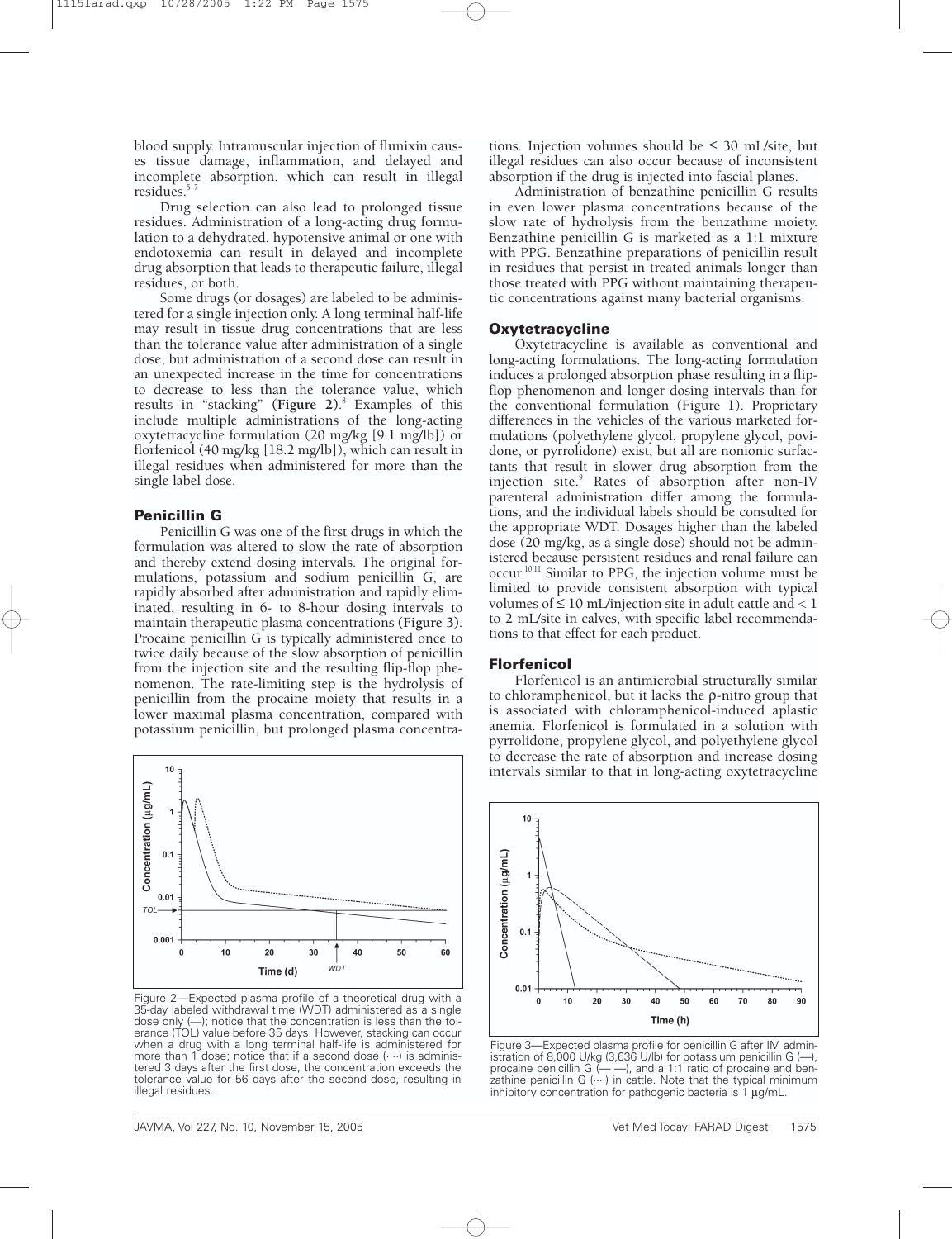formulations. A plasma profile similar to that previously described (Figure 1) results after IV and IM administration of the commercially available formulation of florfenicol. The WDT in cattle after 2 doses (20 mg/kg, IM, q 48 h) is 28 days. A single higher dose (40 mg/kg SC) is an alternative treatment option that results in a 38-day WDT. Repeated administration of the higher dose can result in illegal residues (Figure 2). The volume of florfenicol should not exceed 10 mL/injection site regardless of the dosage administered (**New Animal Drug Application [NADA]** 141- 063). Florefenicol is excreted in milk<sup>12</sup>; therefore, Food **Animal Residue Avoidance Databank (FARAD)** should be contacted to obtain the most current milk discard recommendations if administered to dairy cattle. Milk can be tested for florfenicol residues by use of chloramphenicol reagents with the Charm II test, which has a 40-ppb sensitivity according to manufacturer's data.<sup>a</sup> Florfenicol is also labeled for use in swine, as an additive to drinking water, with a 16-day WDT (NADA 141-206). The lower WDT in swine is attributable to the lack of a sustained-release mechanism and subsequent lack of the flip-flop phenomenon after oral administration.

### **Ceftiofur**

Ceftiofur is a cephalosporin antimicrobial first licensed for use in the United States in 1988 for treatment of cattle with respiratory tract disease and marketed as a sodium salt (NADA 140-338). Subsequently, in 1996, a hydrochloride salt formulation was approved. That formulation has better in vitro stability because of the change from the sodium salt to the hydrochloride salt, but it results in more tissue irritation after injection. Recently, a new formulation became available, which contained ceftiofur crystalline free acid in a cottonseed oil formulation (NADA 141- 209). The cottonseed oil formulation decreases the rate of ceftiofur absorption and causes the flip-flop phenomenon **(Figure 4)** with prolonged maintenance of plasma concentrations.



Figure 4—Expected plasma profile for ceftiofur (activity) after SC administration of 2.2 mg/kg (1.0 mg/lb) of sodium ceftiofur (····) and ceftiofur HCl (- - -) once daily for 3 doses (total dose, 6.6 mg/kg [3.0 mg/lb]) and ceftiofur crystalline free acid (——), administered SC as a single injection (6.6 mg/kg). Notice that administration of sodium ceftiofur and ceftiofur HCl results in almost identical plasma profiles.

Administration of sodium ceftiofur results in concentrations in the milk and tissues that do not exceed the tolerance values for cattle, sheep, and goats, which justifies the zero-day meat and milk WDT for the sodium salt formulation. Ceftiofur hydrochloride causes tissue irritation at the IM injection site, which results in injection site residues that exceed the established tolerance value; therefore, a 2-day meat WDT for ceftiofur hydrochloride in ruminants is needed. With its slow absorption, the ceftiofur crystalline free acid formulation does not cause tissue concentrations in beef cattle to reach the tolerance after administration, which justifies a zero-day meat WDT. The injection site, the ear, is discarded at slaughter; therefore, the injection site is not a factor when assessing the withdrawal for on-label use. Extralabel administration of the ceftiofur crystalline free acid formulation by means or locations other than per label can result in prolonged illegal residues and is not recommended. Because other formulations of ceftiofur are approved for use in dairy cattle and other ruminant species, the use of ceftiofur crystalline free acid in those animals is extralabel and not permitted under AMDUCA.<sup>13</sup>

Administration of sodium ceftiofur to swine per label directions results in tissue (kidney) residues that exceed the tolerance; therefore, in contrast to ruminants, a 4-day WDT is necessary. Ceftiofur hydrochloride also has a 4-day slaughter WDT in swine. Ceftiofur crystalline free acid requires a 14-day WDT in swine because of prolonged absorption from the IM injection site (NADA 141-235).

#### **Ivermectin**

Ivermectin is an avermectin antiparasitic agent that is effective against gastrointestinal nematodes, lungworms, grubs, and sucking lice and is available in oral, topical, and injectable formulations. Residues and appropriate WDTs after ivermectin administration are dependent on the formulation and route of administration. Ivermectin administered SC (0.2 mg/kg [0.1 mg/lb]) is associated with a slaughter WDT of 35 days in beef cattle because of prolonged residues in the injection site (NADA 128-409). Topical administration of ivermectin as the pour-on formulation (0.5 mg/kg [0.23 mg/lb]) results in a 48-day WDT in beef cattle because of prolonged absorption from the skin (NADA 140-841). The skin acts as a depot for ivermectin; the relative bioavailability (compared with SC injection) is 29.7%, indicating that the amount of the drug absorbed systemically is less and the longer WDT is not caused by a higher dosage, but by slow release from the skin. Ivermectin is also available as a sustained-release bolus, with a 180-day WDT. After administration, the bolus is retained in the rumen or reticulum (similar to magnets used to prevent traumatic reticuloperitonitis), where it releases ivermectin at a constant rate by use of an osmotically driven pump (NADA 140-988).

#### **Conclusions**

Formulation and route of administration can have profound effects on the pharmacokinetics and tissue residues of a drug. Proprietary differences in formulations, despite being the same drug, can result in illegal